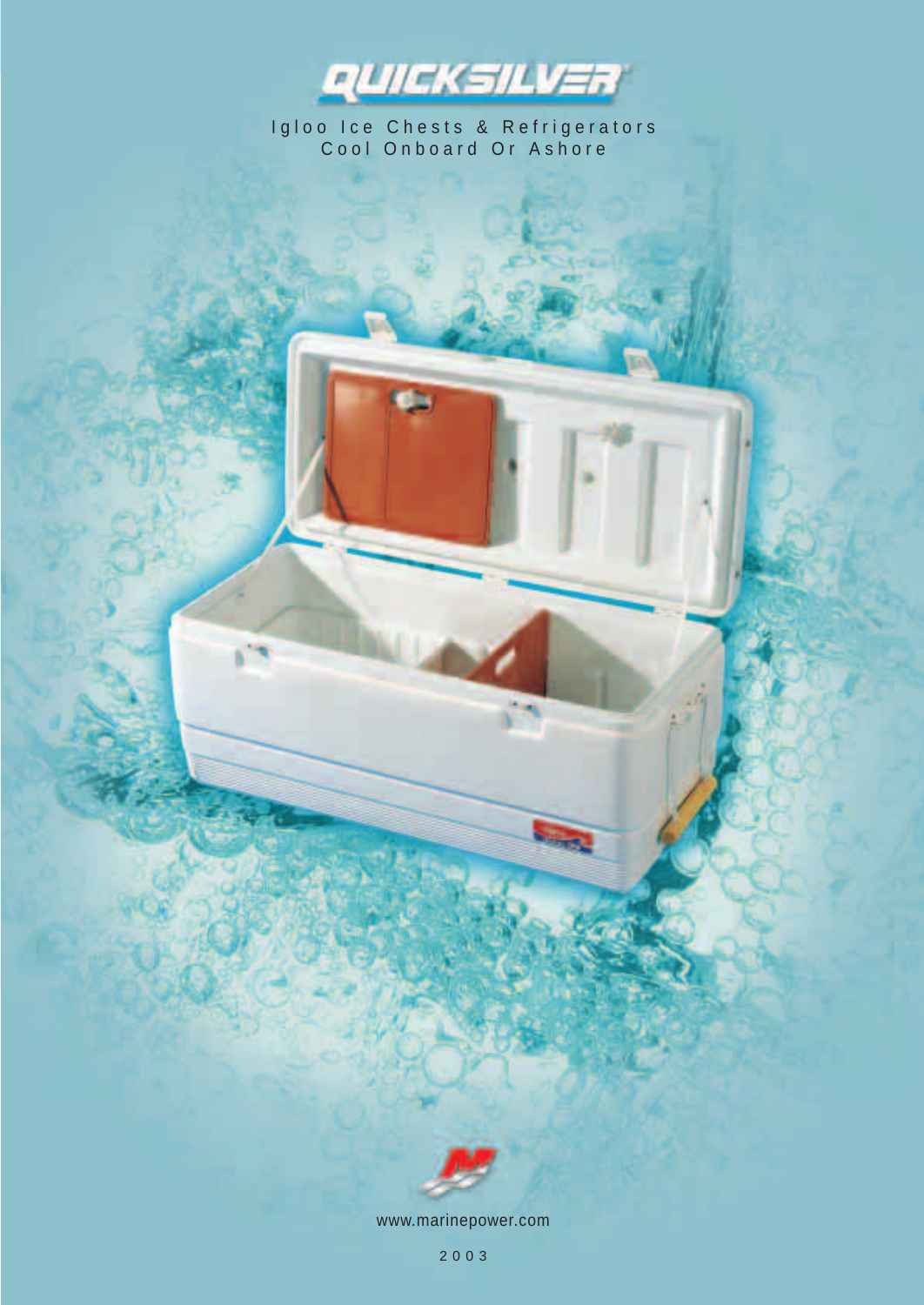

# *Marine Series 25, 36 & 48 Ice Chests*

- **All three Ice Chests Feature:**
- Comfort-grip, swing-up handles.
- Quality Ultratherm® foam insulation holds the cold longer.
- Lid doubles as a seat; supports up to 136 kg.
- Surelock 95® hinge design holds lid open for easy access. • High-impact plastic exterior won't rust, crack or corrode.
- Extra UV inhibitors retard sun damage, fading and warping.
- Stain and odour-resistant, refrigerator-quality plastic interior.
- Stainless steel hardware protects against salt air.
- 100% replaceable parts extend the life of ice chests.

### **Marine 25 Extra Features:**

• Great size for small spaces.

| Dimensions:  | 51 x 28.6 x 33.3cm |  |
|--------------|--------------------|--|
| Capacity:    | 23.7 litres        |  |
| Part Number: | 67-875036          |  |
|              |                    |  |

#### **Marine 36 Extra Features:**

|              | • Popular Family Series body styling. |
|--------------|---------------------------------------|
| Dimensions:  | 61.6 x 34.5 x 33.0cm                  |
| Capacity:    | 34.2 litres                           |
| Part Number: | 67-875037                             |

#### **Marine 48 Extra Features:**

• Fully insulated lid for superior cold retention.<br>• Fish keeper scale covers entire lid

- Fish keeper scale covers entire lid.
- Large removable food tray.
- Recessed, drip-proof drain plug.
- Holds 2 litre bottles upright.

| Dimensions:  | 64.5 x 37.5 x 36.5cm |
|--------------|----------------------|
| Capacity:    | 45.5 litres          |
| Part Number: | 67-875038            |

### *Marine Series 54, 72 & 94 Ice Chests*

#### **All three Ice Chests Feature:**

- Quality Ultratherm® foam insulation in both body and lid holds the cold longer.
- Impact-resistant, polypropylene exterior with UV inhibitors won't fade, rust, crack or corrode.
- Stain and odour-resistant, refrigerator-quality plastic interior.
- Swing-up handles with tie-down loops.
- Lid supports up to 136 kg.
- Surelock 95® hinges hold lid open.
- Snap-lock, child-safety lid latch.
- Fish keeper measuring rule moulded into lid.
- Holds 2 litre bottles upright.
- Removable food tray keeps food organised.
- 100% replaceable parts extend the life of all igloo models.

#### **Marine 54 Extra Features:**

• Food Tray.

| • Leakproof drain plug. |                      |
|-------------------------|----------------------|
| Dimensions:             | 64.8 x 39.4 x 39.4cm |

| Capacity:    | 51.3 litres |  |
|--------------|-------------|--|
| Part Number: | 67-875039   |  |
|              |             |  |

#### **Marine 72 Extra Features:**

• Threaded drain plug for easy hose hook-up. • Extra large food tray.

| Dimensions:  | 75.6 x 41.9 x 41.9cm |
|--------------|----------------------|
| Capacity:    | 68.4 litres          |
| Part Number: | 67-875040            |

#### **Marine 94 Extra Features:**

• Threaded drain plug for easy hose hook-up. • Extra large food tray. Dimensions: 87 x 42.6 x 44.6cm

| Capacity:    | 89.3 litres |  |
|--------------|-------------|--|
| Part Number: | 67-875041   |  |
|              |             |  |



**F<sup>I</sup>V<sup>E</sup> <sup>Y</sup>EA<sup>R</sup>**

**•**

**• •**

 $4R$ **R**  $R$  $R$   $A^*$ 

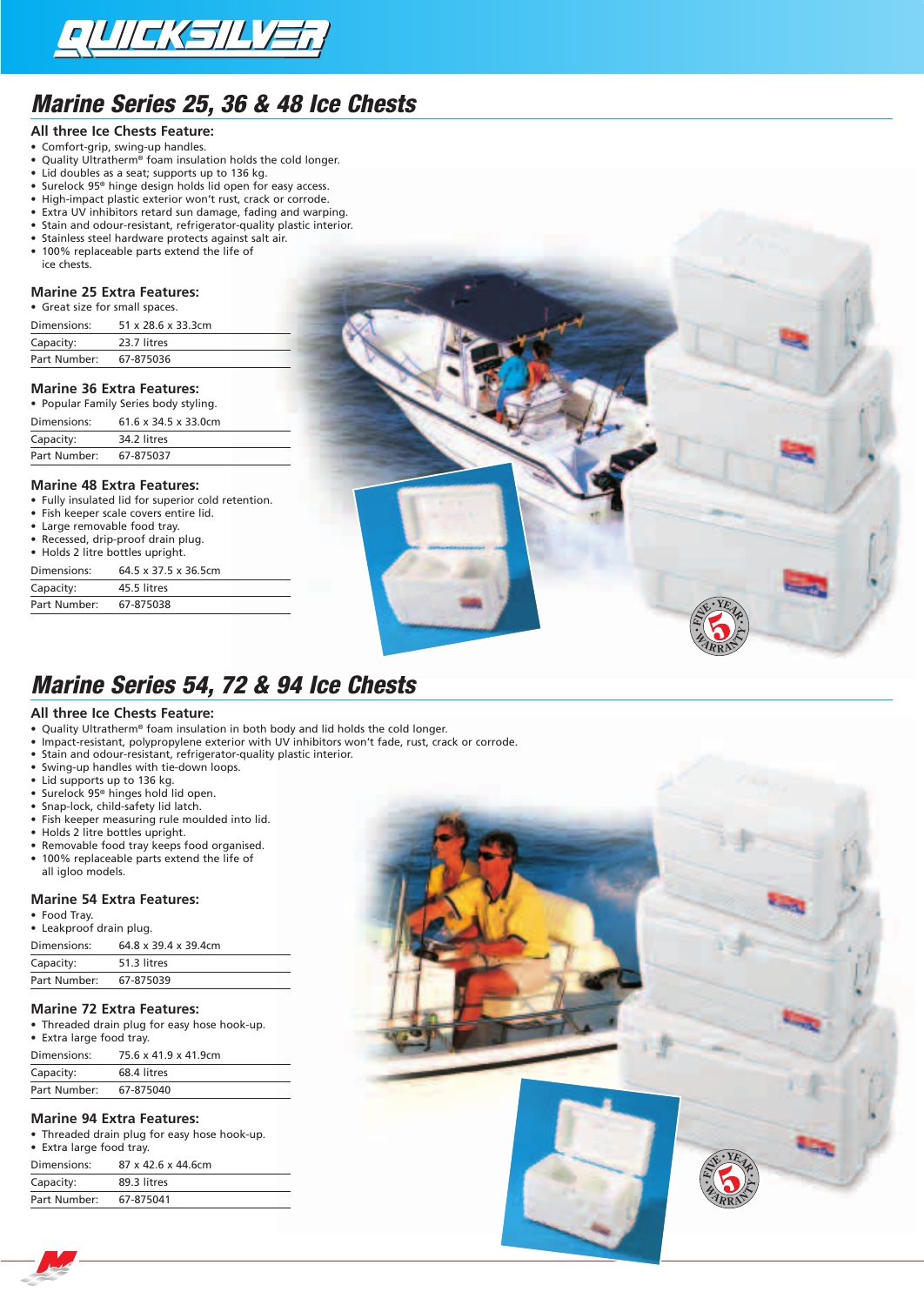# *Marine Series 128 & 162 Ice Chests*

#### **Both Marine Ice Chests Feature:**

- Quality Ultratherm® foam insulation in both body and lid holds the cold longer.
- High-impact plastic exterior won't rust, crack or corrode.
- Extra UV inhibitors retard sun damage, fading and warping.
- Stain and odour-resistant, refrigerator-quality plastic liner. • Lid doubles as a seat; supports up to 136 kg.
- Surelock 95® hinges hold lid open for easy access.
- Removable, deep food tray keeps food dry and organised.
- Dual snap-lock, child safety lid latches.
- Nautical rope and wood handles for easier carrying.
- Recessed, drip-proof drain plug threaded for standard hose fitting for easy cleaning and draining.
- Fish keeper measuring rule along lid. • 100% replaceable parts extend the life of all Igloo models.

### **Marine 128 Extra Features:**

• Two removable cutting boards also serve as compartment dividers (store in lid when not in use).

| Dimensions:  | 106.7 x 47.6 x 45.7cm |
|--------------|-----------------------|
| Capacity:    | 121.6 litres          |
| Part Number: | 67-875042             |

#### **Marine 162 Extra Features:**

|              | • Replaceable skids protect chest bottom. |  |
|--------------|-------------------------------------------|--|
| Dimensions:  | $111.8 \times 48.3 \times 54.0$ cm        |  |
| Capacity:    | 153.9 litres                              |  |
| Part Number: | 67-875043                                 |  |

## *Marine Series Seat Cushions*

- UV-protected Marine White.
- Available for all Igloo 48 to 162 Marine Series ice chests.
- 72 to162 cushions snap on; 48 and 54 cushions attach with Velcro.

| 48 Cushion: | 67-875045 | 94 Cushion:  | 67-875048 |  |
|-------------|-----------|--------------|-----------|--|
| 54 Cushion: | 67-875046 | 128 Cushion: | 67-875049 |  |
| 72 Cushion: | 67-875047 | 162 Cushion: | 67-875050 |  |

## *Ice Chest Tie-Down Straps*

• Ice Chest Tie-Down Kits keep cooler contents securely stowed. Available for all Igloo Marine 48 through to Marine 162. Each comes with two pairs of brackets and one pair of nylon straps.

Tie-Down Kit: 67-875028

## *Marine Cool Roller & Marine Roller 70*

- Durable wheels roll easily on all types of terrain, especially a quayside.
- Lid designed with recessed area and stretch cord to hold tackle boxes, folding chairs or other beach and sport supplies.
- Handle ergonomically designed.
- Two fold-up side handles for carrying ice chest comfortably.
- Quality Ultratherm® insulation in both the body and lid for maximum cold retention.
- UV-protected Marine White.

### **Marine Cool Roller 56 Features:**

• Includes resealable food tray with snap fit lid for dry storage and elastic cord.

| Dimensions:  | 63.5 x 37.6 x 43.4cm |
|--------------|----------------------|
| Capacity:    | 53.2 litres          |
| Part Number: | 67-875051            |

### **Marine Cool Roller 70 Features:**

• Includes 3.8 litre water jug, jumbo-size food tray and elastic cord. • Fish keeper measuring rule along lid.

| • Fish keeper measuring rule along ild. |                      |  |  |  |
|-----------------------------------------|----------------------|--|--|--|
| Dimensions:                             | 71.1 x 41.0 x 43.5cm |  |  |  |
| Capacity:                               | 66.2 litres          |  |  |  |
| Part Number:                            | 67-875052            |  |  |  |



**F<sup>I</sup>V<sup>E</sup> <sup>Y</sup>EA<sup>R</sup>**

**•**

**• •**

 $4$   $R$   $R$  $R_{\rm A}$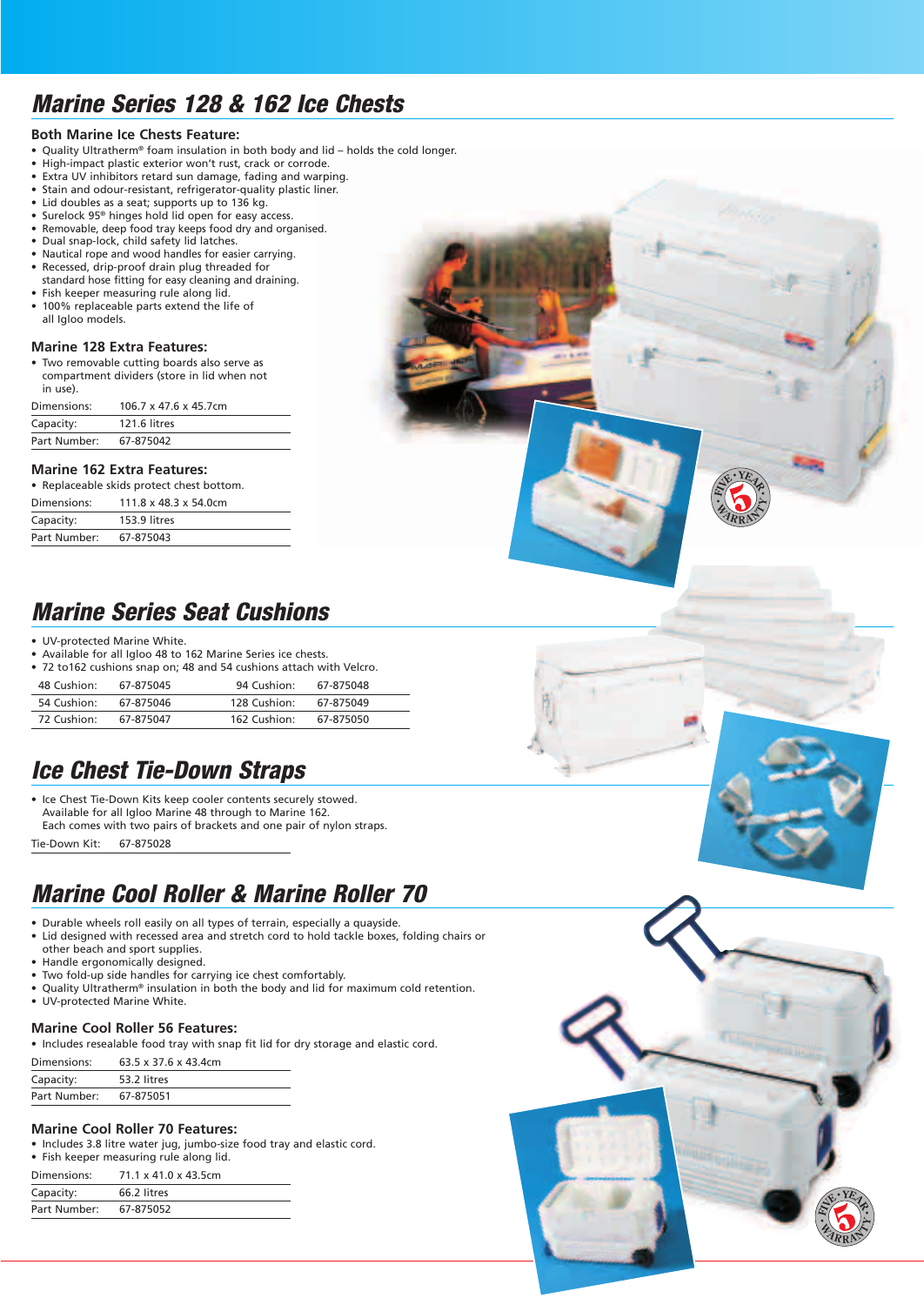# *Quick & Cool 120*

- Hatch lid allows easy access to the ice chest's contents without letting the cold escape.
- Body with UV inhibitors to retard sun damage.
- Domed lid with a fish keeper scale doubles as a seat; holds up to 136 kg. • Quality Ultratherm® insulation in the body, large lid and hatch lid.
- All parts fully replaceable.
- New, ergonomic swing-up handles.
- Corrosion-resistant stainless steel hardware.
- Threaded drain plug for hose hook-up.
- Surelock 95<sup>®</sup> hinges hold the lid open for loading and access.

#### • Deep food tray included. Dimensions: 97.3 x 45.1 x 45.1cm

| Capacity:    | 114 litres |  |
|--------------|------------|--|
| Part Number: | 67-875044  |  |



# *Kool Mate 32, 40 & 50 Refrigerators*

#### **All three Refrigerators Feature:**

- Thermoelectric Cooler/Warmer powered by 12-volt DC vehicle or boat cigarette lighter.
- Quality Ultratherm® insulation for extra efficiency.
- Exclusive patented Z-Max powered engine for high performance cooling and warming.
- 50.000-hour (5 years 6 months) brushless motor with locked rotor protection and ball bearing construction.

# *Kool Mate 32*

- The Ultimate office refrigerator (with optional converter)
- or on-the-move active cooling chest for use in vehicles. • Cools to 22.2˚C below ambient temperature or warms to 68˚C.
- Handy slide-in plastic shelf.
- Heavy-duty recessed swing-up handles for easy carrying.
- 2.4 m fused automotive power cord.

| Dimensions:  | 52.5 x 39 x 39cm |
|--------------|------------------|
| Capacity:    | 30.3 litres      |
| Part Number: | 67-877398        |



# *Kool Mate 40*

- Perfect as a dorm room or office refrigerator (with optional converter) or in the car for long trips with the family.
- Cools to 22.2°C below ambient temperature and warms to 68°C. • Holds 52 cans or a week's worth of snacks.
- 
- Adjustable shelving.<br>• Dual fan design lets.
- Dual fan design lets air flow freely for even heating and cooling.
- Recessed handles slide up and pivot out for easy lifting and carrying.
- 2.4 m fused automotive power cord. • Marine White with UV inhibitors.

| 55.7 x 39.1 x 42.5cm |
|----------------------|
| 37.9 litres          |
| 67-875058            |
|                      |

# *Kool Mate 50*

- Easy-access design allows consumer-friendly loading and unloading either as an upright refrigerator (with optional converter) or as a chest.
- Holds 72 cans.
- Cools to 22.2˚C below ambient temperature. Does not warm.
- A magnetic latch and gasketed seal lock in freshness.
- Multiple shelf guides allow maximum flexibility.
- Swing-up handles make carrying and lifting a breeze.<br>• 2.4 m nower cord with built-in fuse.
- 2.4 m power cord with built-in fuse.

| Dimensions:  | 49.5 x 44.1 x 52.1cm |
|--------------|----------------------|
| Capacity:    | 47.3 litres          |
| Part Number: | 67-877397            |

# *Also available*

- **Kool Mate 230V AC/DC Converter:** powers the thermoelectric products in homes, hotels, offices or any place with a 230V outlet (110V/120V Converter also available).
- **Kool Mate 12V/24V DC/DC Converter:** required to power thermoelectric products from 24V DC batteries in trucks or boats. Draws up to 5 amps.
- **Kool Mate Battery Adapter:** allows use of a 12V battery as a power source for thermoelectric products. Connects to the 12V battery terminals.
- **Kool Mate Battery Guard:** Protects car battery when engine is off but Kool Mate is on. Automatically turns Kool Mate off when battery drops to 10,5V. Kool Mate turns back on when vehicle is restarted. Universal-style plug.







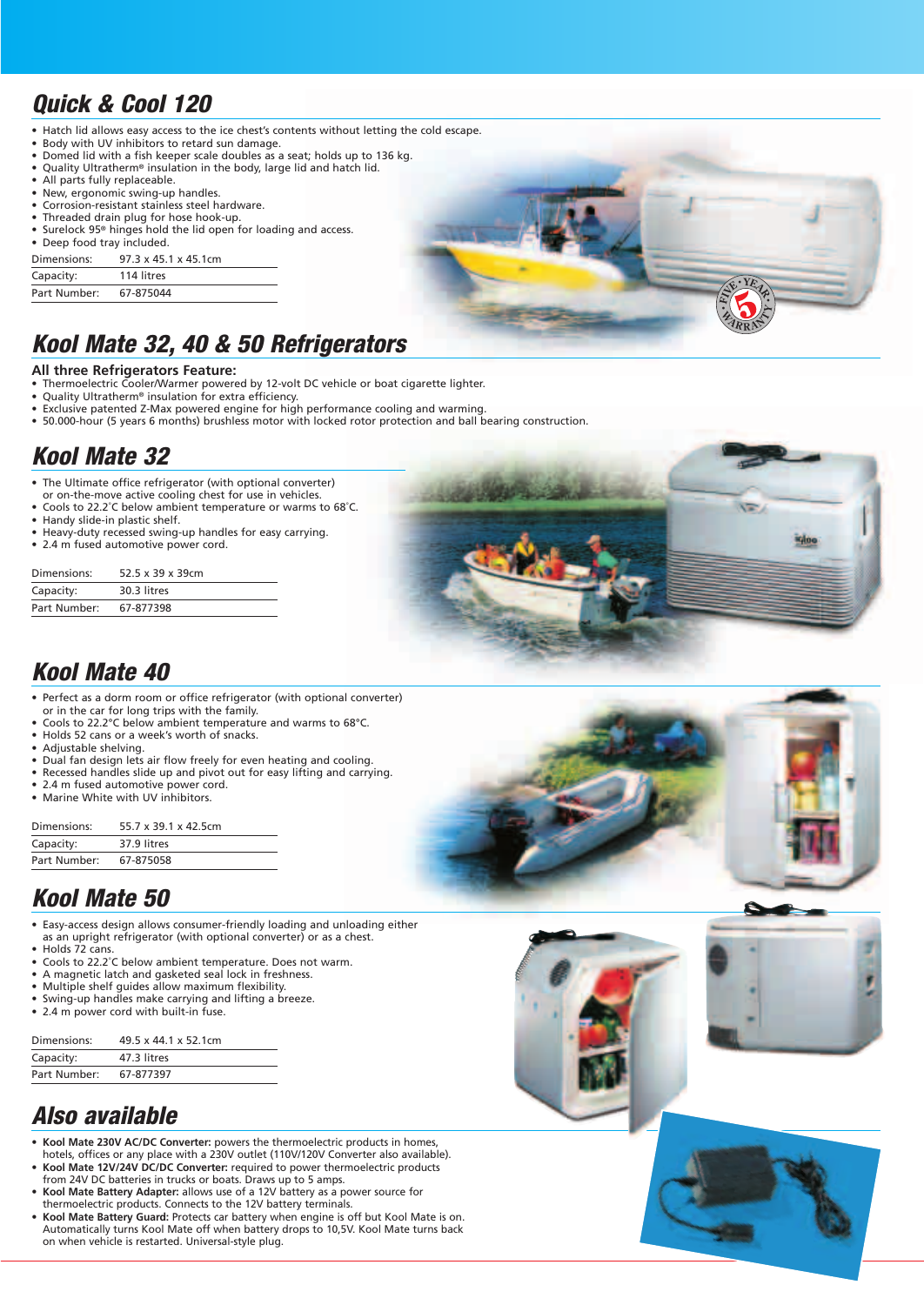

### *PlentiKool*

- State-of-the-art approach to thermoelectric design.<br>• Cools to 22.2°C below ambient temperature, does r
- Cools to 22.2°C below ambient temperature, does not warm.<br>• Holds 24 cans, or enough food for the whole family
- Holds 24 cans, or enough food for the whole family.
- Split lid allows for multi-use accessibility.
- Removable lap tray for a convenient work surface.
- Fits on a car seat and buckles in.<br>• Exclusive patented Z-max<sup>®</sup> power • Exclusive patented Z-max® powered engine for high performance cooling.<br>• Pivot handle with built-in cord wran
- Pivot handle with built-in cord wrap.
- Quiet, long-lasting 50,000-hour (5 years 6 months) brushless motor.
- 2.4 m fused automotive power cord.

| Dimensions:  | 49 x 38 x 34cm |
|--------------|----------------|
| Capacity:    | 20.9 litres    |
| Part Number: | 67-877399      |

# *SpaceMate*

#### **The Compact 230v Refrigerator With The Superior Interior:**

- Exclusive patented Z-Max powered engine for high performance cooling.<br>• Automatic defrost cycle
- Automatic defrost cycle.
- 100% polymeric construction. Rust, scratch, dent and stain-proof.
- Whisper-quiet operation.
- Adjustable thermostat with MIN-MAX control.<br>• No bulky compressor
- No bulky compressor.
- No troublesome freezer compartment.<br>• Three adjustable shelves. Five shelf leve
- Three adjustable shelves. Five shelf levels.
- Holds 2 litre bottles upright.
- Built-in handles for easy lifting and carrying.
- Weighs only 12.7 kg.

| 53 x 47.3 x 60.3cm |
|--------------------|
| 57 litres          |
| 67-877396          |
|                    |

## *2-Gallon & 3-Gallon Seat-Top*

- Take them anywhere to sports events, company picnics, the launchpad or wherever thirsty people need to cool off.
- Swing-up bail handle locks lid in place, makes carrying easier.
- Use as beverage cooler or personal ice chest.

| Dimensions:  | 29.5 x 28 x 34.5cm | 34 x 34 x 33.5cm |
|--------------|--------------------|------------------|
| Capacity:    | 7.6 litres         | 11.4 litres      |
| Part Number: | 67-877406          | 67-877407        |

## *Kool Sipper*

- Ideal for Igloo lunch kits, personal-size ice chests and soft sides.<br>• Versatile flip-top spout accommodates pouring, sipping or a stri
- Versatile flip-top spout accommodates pouring, sipping or a straw.<br>• Lid and spout gaskets prevent leaking and spills.
- Lid and spout gaskets prevent leaking and spills.
- Exclusive Ultratherm insulation keeps contents cold until lunchtime. • Side grips keep dirty fingers away from spout tip.

| Dimensions:  | 8 x 8 x 16.5cm |
|--------------|----------------|
| Capacity:    | 0.4 litre      |
| Part Number: | 67-877408      |

## *Igloo Big Sipper*

- Legendary body style and outstanding thermal performance.
- Pressure-fit lid seals tight around the rim, accommodates a straw.
- Holds 60 cl.
- Keeps hot drinks hot and cold drinks cold.
- Extra-large handle for a sure grip.
- Stain-and odour-resistant liner.
- Ultratherm insulation locks in cold/heat longer.

• Sturdy base means it will not tip over. Dimensions: 14.5 x 10 x 17.5cm

| ------------- | . . <i>. .</i> |
|---------------|----------------|
| Capacity:     | 0.6 litre      |
| Part Number:  | 67-877409      |





**F<sup>I</sup>V<sup>E</sup> <sup>Y</sup>EA<sup>R</sup>**

**•**

**• •**

 $4R$  $R$   $\mathbb{A}^{\geq 0}$